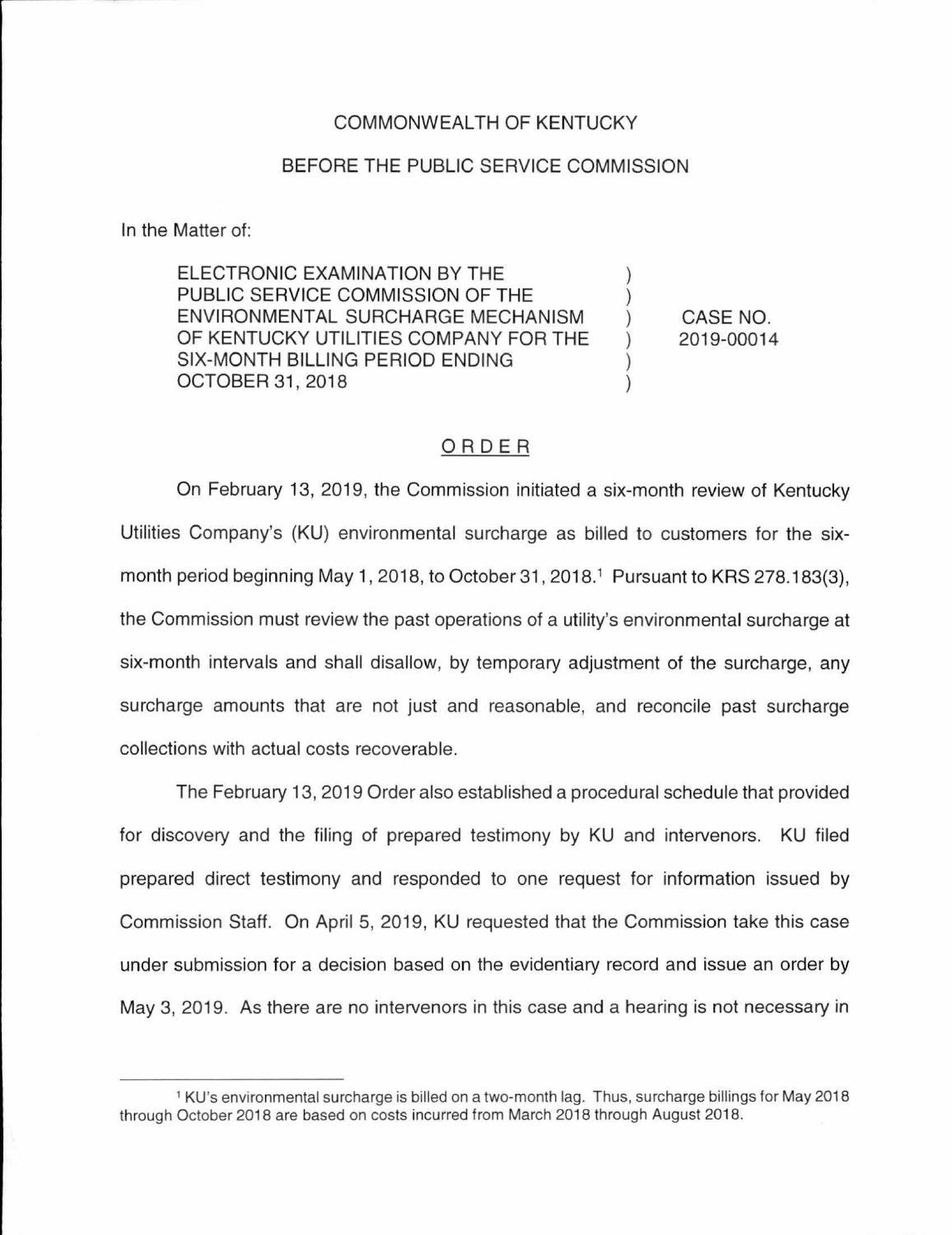the public interest, the Commission will adjudicate this case based on the evidence of record.

#### SURCHARGE ADJUSTMENT

KU determined that it had a net over-recovery of environmental costs for the sixmonth billing period ended October 31, 2018, of \$54,918.<sup>2</sup> KU recommended that the Commission approve a decrease to the jurisdictional environmental surcharge revenue requirement of \$54,918 for one month, beginning in the second full-billing month following the Commission's final Order in this proceeding. $3$  The one-month decrease in the jurisdictional environmental surcharge revenue requirement would decrease KU's environmental-cost-recovery billing factor for that month.

The Commission has reviewed and finds reasonable KU's calculation of a net overrecovery of \$54,918 for the six-month billing period covered in this proceeding. The Commission also finds reasonable KU's proposal to refund this over-recovery by decreasing the total jurisdictional environmental surcharge revenue requirement by \$54,918 for one month beginning in the second full-billing month following the date of this Order. KU stated that the actual average residential customer's usage for the 12-month period ended December 31, 2018, is 1,220 kilowatt-hours (kWh) per month.<sup>4</sup> KU calculates that for a residential customer using 1,220 kWh per month, the impact of its proposed decrease in environmental-cost-recovery billing factor would be a decrease of

<sup>2</sup> Direct Testimony of Derek A. Rahn (Rahn Testimony) at 6.

<sup>3</sup> Id. at 7.

<sup>4</sup>KU's Response to Commission Staff's First Request for Information (Response to Staff's First Request), Item 6.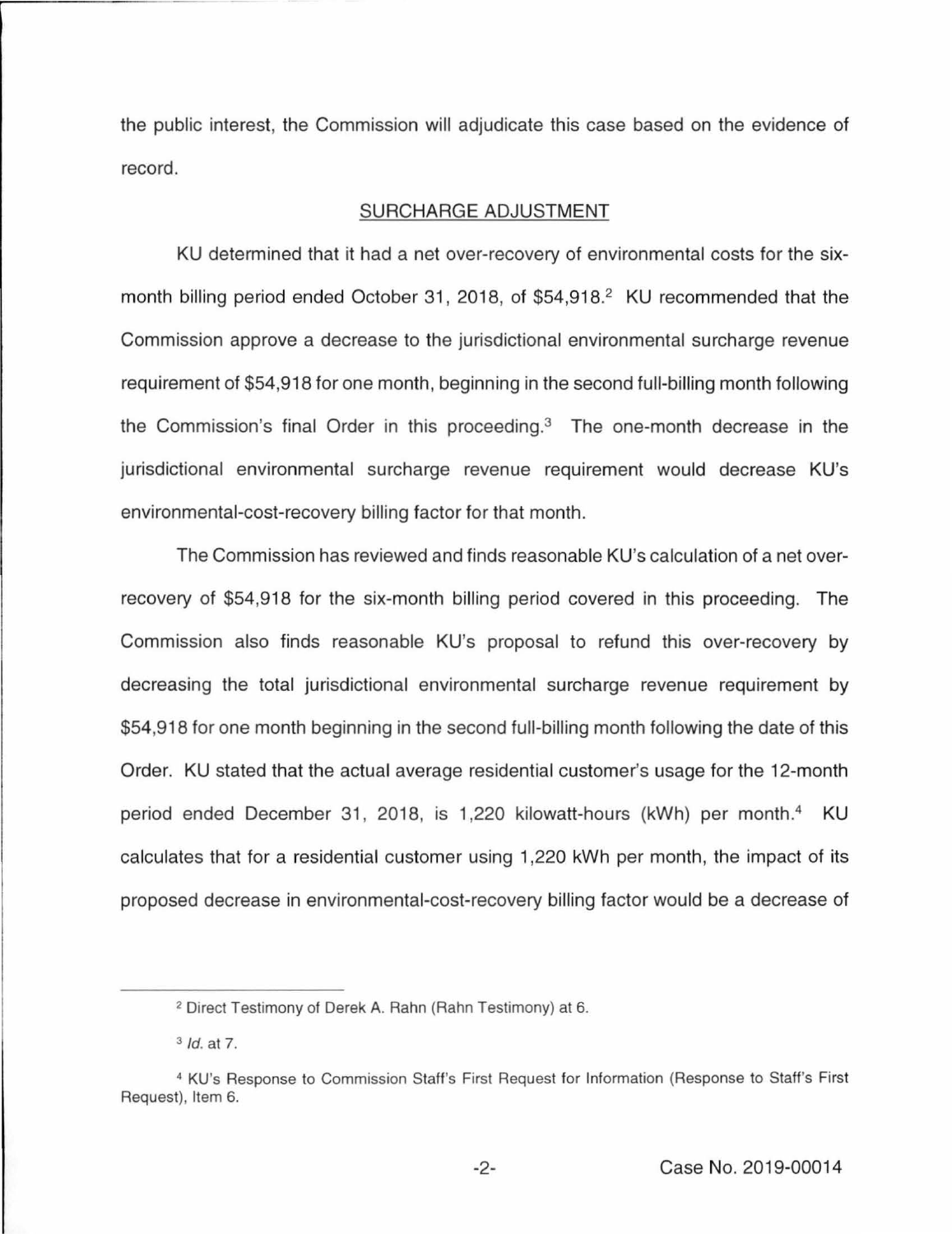approximately \$0.05 for one month, using rates and adjustment clause factors in effect for the December 2018 billing month.<sup>5</sup>

### RATE OF RETURN

KU provided the outstanding balances for its long-term debt, short-term debt, and common equity and the blended interest rates for its long-term and short-term debt as of August 31, 2018, the last expense month of the review period.<sup>6</sup> KU also provided the overall weighted average cost of capital (WACC) reflecting the tax gross-up approach approved in Case No. 2004-00426.<sup>7</sup> The Commission takes administrative notice that KU filed a base rate application docketed as Case No. 2018-00294.<sup>8</sup> We also take notice that the final order was issued in the proceeding on April 30, 2019, wherein the Commission determined that a reasonable return on equity (ROE) for KU was 9.725 percent. Based on our determination in Case No. 2018-00294, the Commission finds that the ROE determination in that case is applicable to the instant proceeding. Using the approved 9.725 ROE, the Commission has calculated a WACC, before income tax gross up, of 7.14 percent for KU's 2009, 2011, and 2016 Environmental Compliance Plans (Compliance Plans).

 $5$  Id.

<sup>6</sup> Response to Staff's First Request, Item 5.

<sup>&</sup>lt;sup>7</sup> Case No. 2004-00426, The Application of Kentucky Utilities Company for a Certificate of Public Convenience and Necessity to Construct Flue Gas Desulfurization Systems and Approval of Its 2004 Compliance Plan for Recovery by Environmental Surcharge (Ky. PSC June 20, 2005); and the Response to Staff's First Request, Item 5, Attachment.

<sup>&</sup>lt;sup>8</sup> Case No. 2018-00294, Electronic Application of Kentucky Utilities Company for an Adjustment of Its Electric Rates (Ky. PSC Apr. 30, 2019).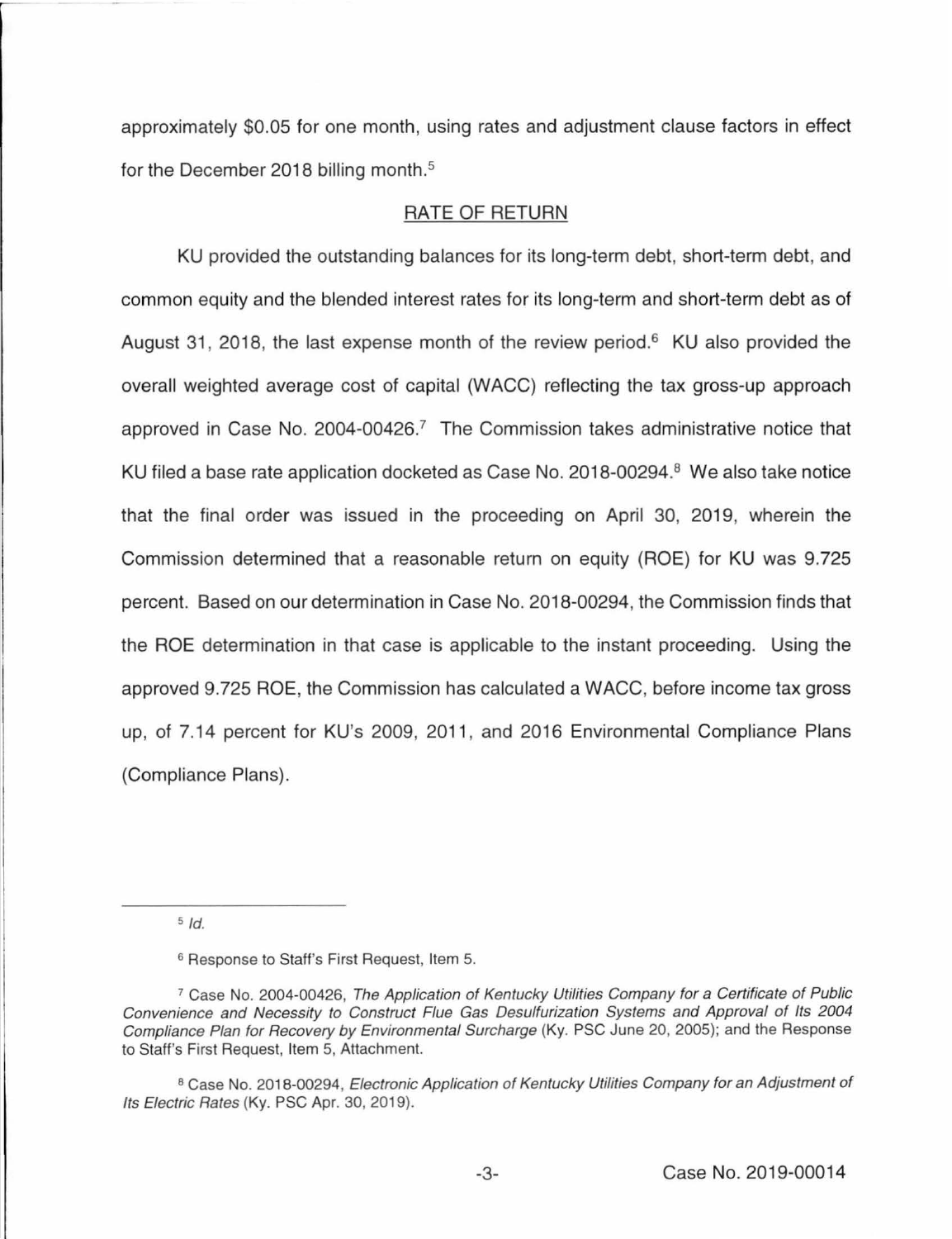The Commission has reviewed KU's calculation of the tax gross-up factor and finds that it is consistent with the approach approved in Case No. 2004-00426. The gross-up factor excludes the Internal Revenue Code§ 199 manufacturing tax deduction, which was repealed by the Tax Cuts and Jobs Act. $9$  Therefore, the Commission finds that the WACC for KU's Compliance Plans of 7.14 percent and the income tax gross-up factor of 0.75, which produces an overall grossed-up return of 8.89 percent, should be used in all KU monthly environmental surcharge filings beginning in the second full-billing month following the date of this Order.

## EMISSION ALLOWANCE REPORTING FORMS

KU is proposing a change to its monthly environmental surcharge report form ES Form 2.00 to eliminate the section for Proceeds From By-Product and Allowance Sales. KU states that the information is reported in more detail on other reporting forms, making the inclusion on the ES Form 2.00 unnecessary.<sup>10</sup> The Commission finds reasonable KU's proposed change to its ES Form 2.00.

# IT IS THEREFORE ORDERED that:

1. The amounts billed to customers by KU through its environmental surcharge for the period from May 1, 2018, to October 31, 2018, are approved.

2. Beginning in the second full-billing month following the date of this Order, KU shall decrease its jurisdictional environmental revenue requirement by \$54,918 for one month.

<sup>&</sup>lt;sup>9</sup> Response to Staff's First Request, Item 5.

<sup>10</sup> Rahn Testimony at 4.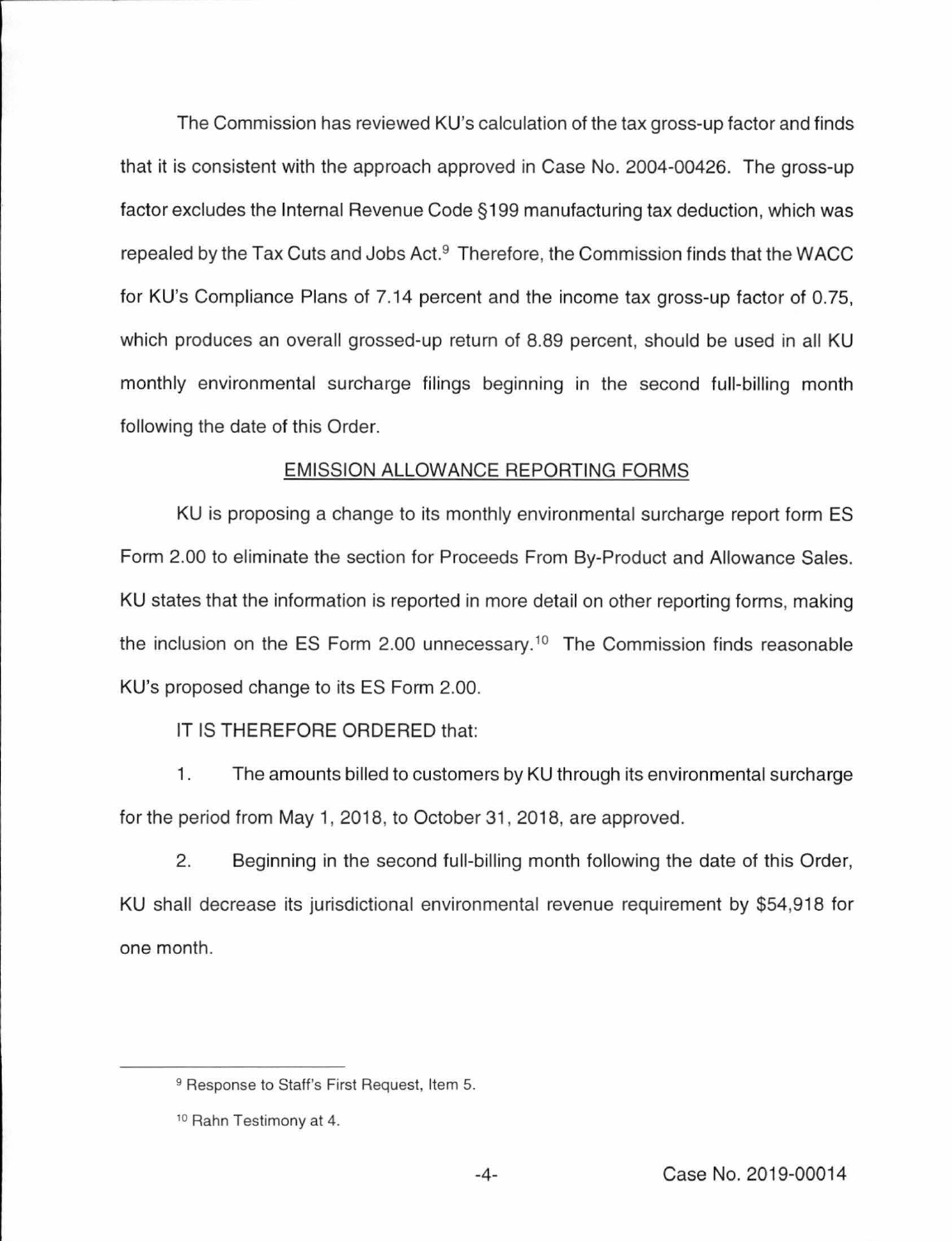3. Beginning in the second full-billing month following the date of this Order, KU shall use a WACC of 7.14 percent, a tax gross-up factor of 0.75, a return-on-equity rate of 9.725 percent, and an overall grossed-up return of 8.89 percent in all future monthly environmental surcharge filings unless directed otherwise by the Commission.

4. KU's proposed change to its environmental reporting format ES Form 2.00 is approved and shall be used for all monthly environmental surcharge filings subsequent to the date of this Order.

5. This case is closed and removed from the Commission's docket.

## [REMAINDER OF PAGE INTENTIONALLY LEFT BLANK]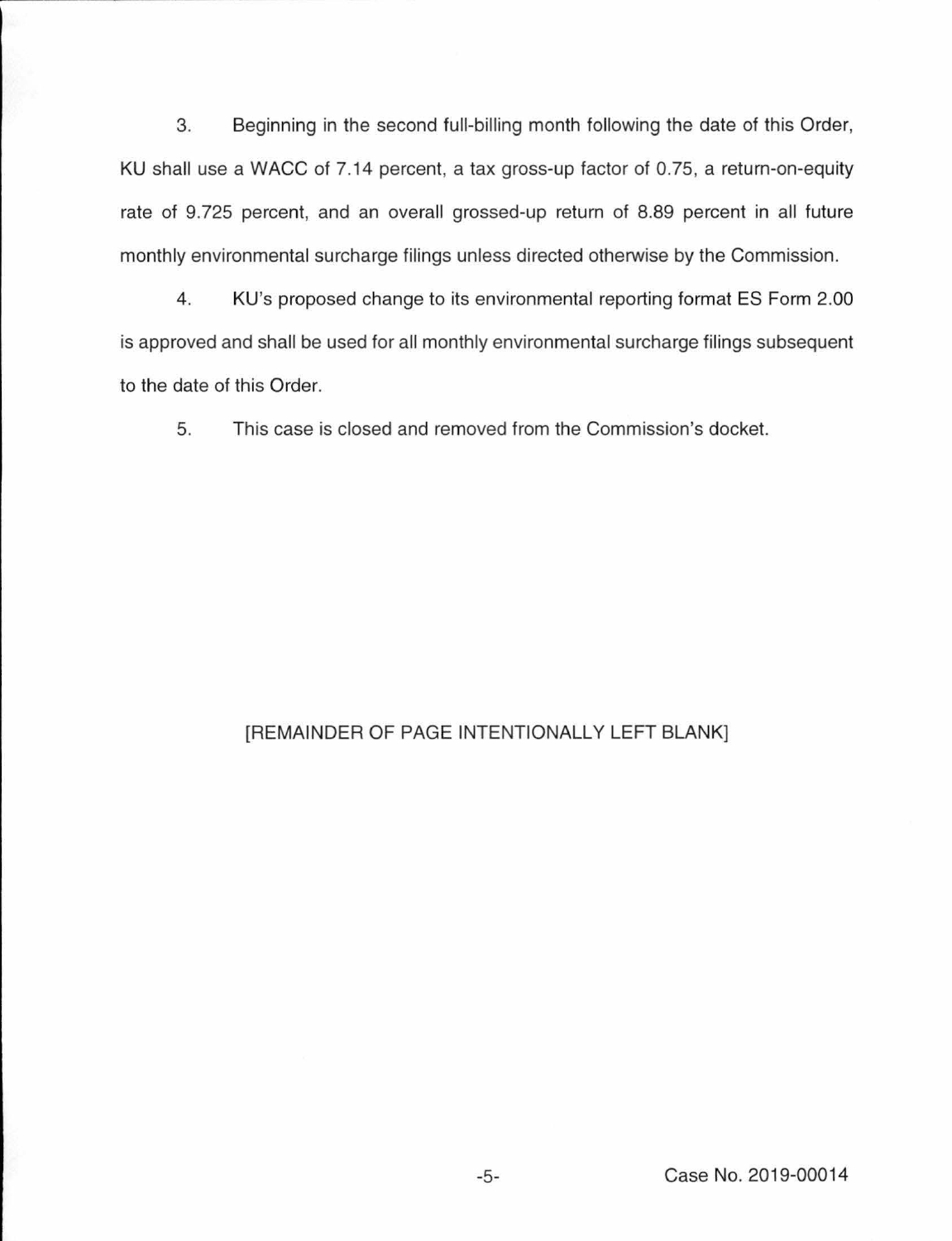By the Commission



**ATIEST:** 

 $\epsilon$ **Executive Director**  $\ldots$   $\sqrt{2}$   $\ldots$   $\ldots$  50 v

Case No. 2019-00014